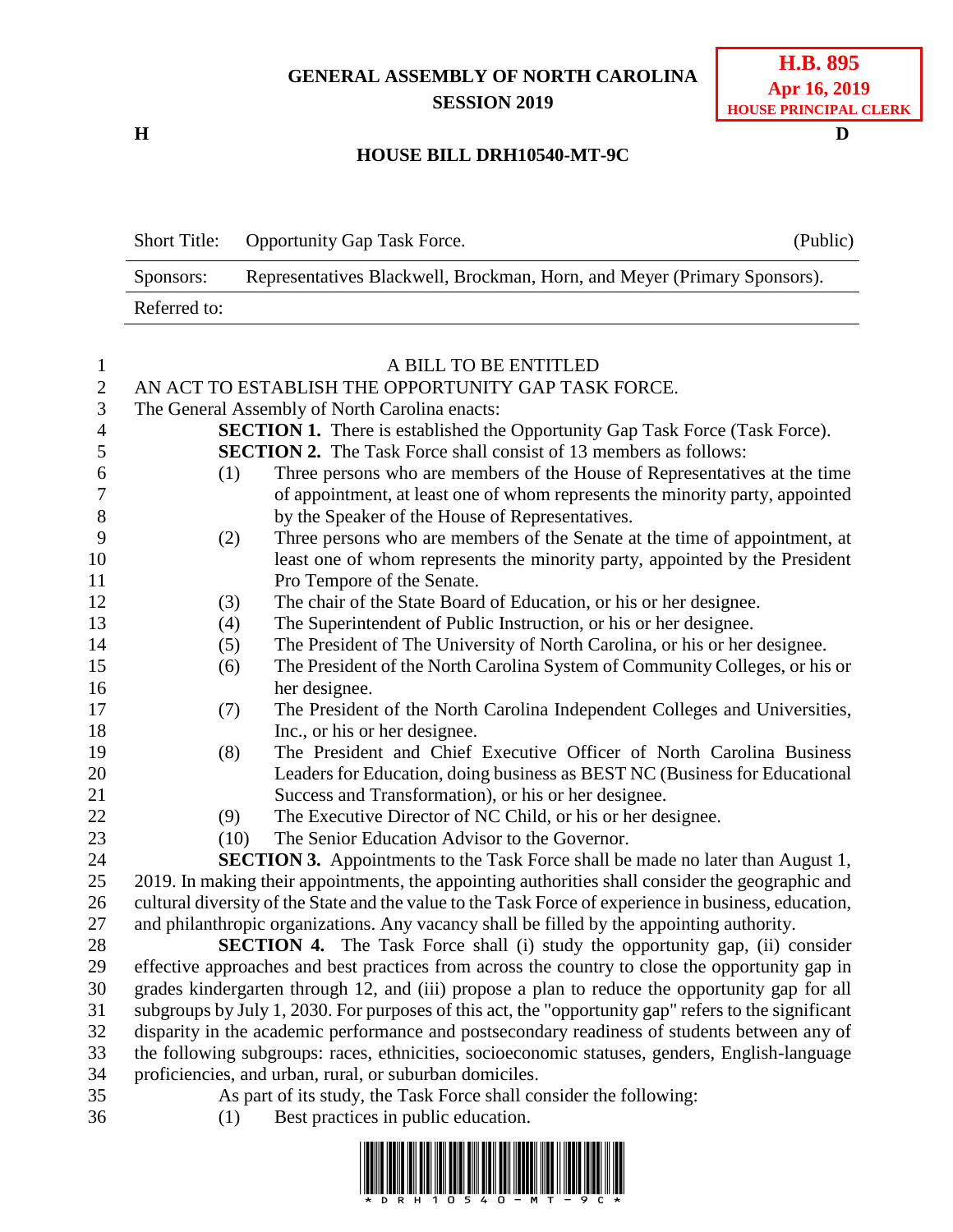|            |      | <b>General Assembly Of North Carolina</b><br><b>Session 2019</b>                                   |
|------------|------|----------------------------------------------------------------------------------------------------|
|            | (2)  | Professional development for teachers.                                                             |
|            | (3)  | Parental involvement in public education.                                                          |
|            | (4)  | Disparities in disciplinary consequences, including suspensions<br>and                             |
|            |      | expulsions.                                                                                        |
|            | (5)  | Preparation and development of school leadership.                                                  |
|            | (6)  | Effective use of data to reduce the opportunity gap.                                               |
|            | (7)  | Access to effective educators.                                                                     |
|            | (8)  | Access to rigorous coursework, including content and courses.                                      |
|            | (9)  | Access to effective school leadership.                                                             |
|            | (10) | Innovative budgeting practices.                                                                    |
|            | (11) | The value of incorporating mastery-based learning into curriculum.                                 |
|            | (12) | Any other issue the Task Force deems relevant to its study.                                        |
|            |      | At a minimum, the Task Force shall extend invitations to receive input from all of the             |
| following: |      |                                                                                                    |
|            | (1)  | Two or more parents of students adversely affected by the opportunity gap.                         |
|            | (2)  | Two or more teachers employed in a North Carolina public school who have                           |
|            |      | demonstrated significant success in reducing the opportunity gap in the                            |
|            |      | classroom.                                                                                         |
|            | (3)  | Two or more principals employed in a North Carolina public school who have                         |
|            |      | demonstrated significant success in reducing the opportunity gap at a school.                      |
|            | (4)  | Two or more superintendents employed in a local school administrative unit                         |
|            |      | who have demonstrated significant success in reducing the opportunity gap at                       |
|            |      | a local school administrative unit.                                                                |
|            | (5)  | Organizations that have demonstrated success in closing the opportunity gap,                       |
|            |      | including, but not limited to, Communities in Schools of North Carolina, Inc.                      |
|            | (6)  | The Professional Educator Preparation and Standards Commission.                                    |
|            | (7)  | The My Future NC Commission.                                                                       |
|            | (8)  | The Governor's Commission on Access to Sound Basic Education.                                      |
|            | (9)  | The B-3 Interagency Council.                                                                       |
|            | (10) | The North Carolina Early Childhood Foundation, Inc.'s Pathways to                                  |
|            |      | Grade-Level Reading Initiative.                                                                    |
|            |      | The Task Force shall include the following in its proposed plan to reduce the                      |
|            |      | opportunity gap for all subgroups:                                                                 |
|            | (1)  | Information identifying opportunity gaps that exist between races, ethnicities,                    |
|            |      | socioeconomic statuses, genders, English-language proficiencies, and urban,                        |
|            |      | rural, or suburban domiciles.                                                                      |
|            | (2)  | Recommendations for closing or significantly reducing the opportunity gaps                         |
|            |      | identified by the Task Force.                                                                      |
|            | (3)  | Benchmarks for implementation of the proposed plan.                                                |
|            |      | <b>SECTION 5.</b> The Speaker of the House of Representatives and the President Pro                |
|            |      | Tempore of the Senate shall each select a cochair for the Task Force from among its members.       |
|            |      | The Task Force shall meet upon the call of its cochairs. A quorum of the Task Force is a majority  |
|            |      | of its members. No action may be taken except by a majority vote at a meeting at which a quorum    |
|            |      | is present. The Task Force, while in the discharge of its official duties, may exercise all powers |
|            |      | provided for under G.S. 120-19 and G.S. 120-19.1 through G.S. 120-19.4. The Task Force may         |
|            |      | contract for professional, clerical, or consultant services, as provided by G.S. 120-32.02. If the |
|            |      | Task Force hires a consultant, the consultant shall not be a State employee or a person currently  |
|            |      | under contract with the State to provide services.                                                 |
|            |      | Members of the Task Force shall serve without compensation, but may receive travel                 |

and subsistence as follows: